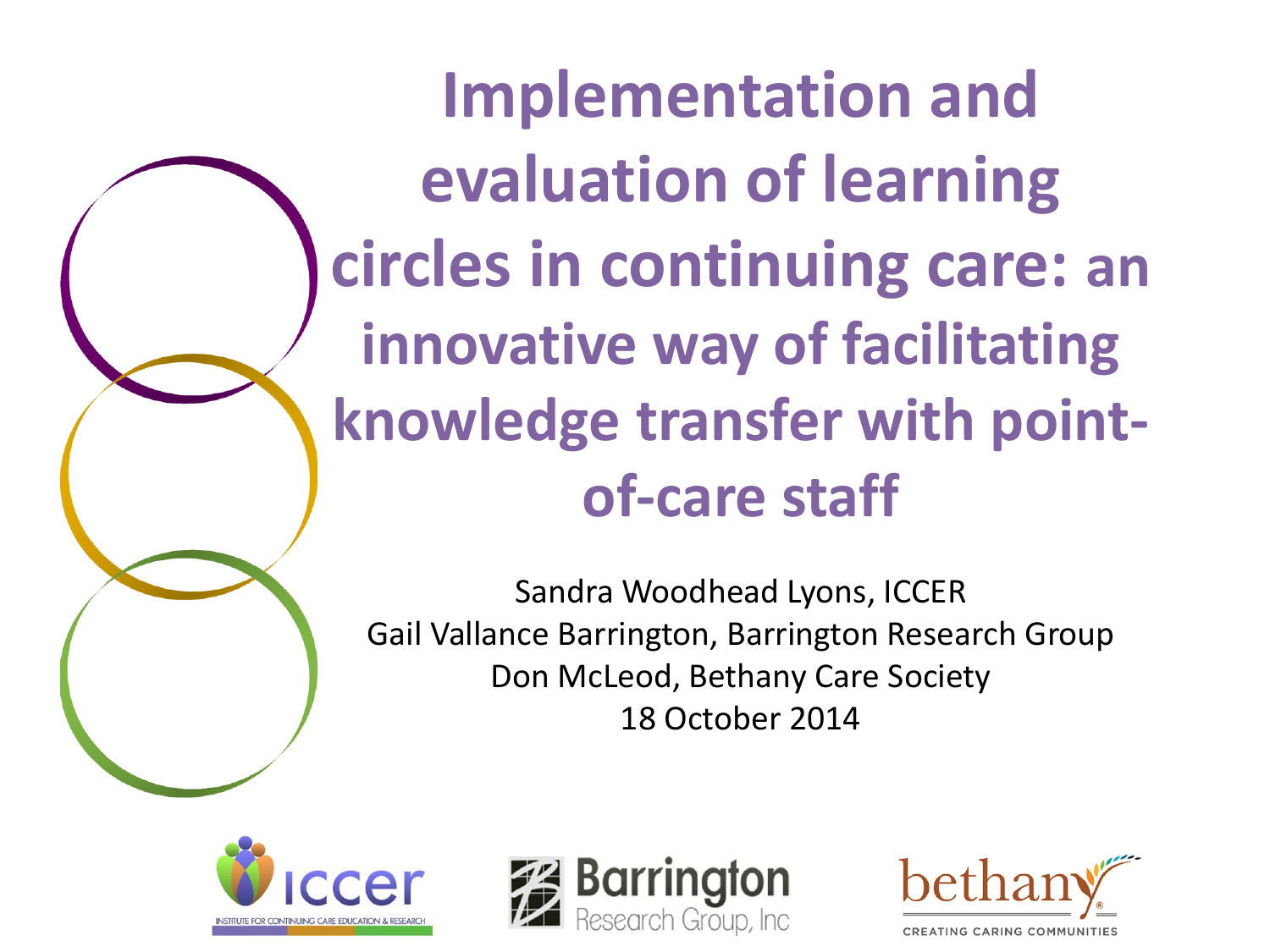# **Outline**



- ICCER and the CNDRN
- What is a Learning Circle?
- Objectives
- **Methods**
- Results
- Conclusion
- Acknowledgements
- Contact us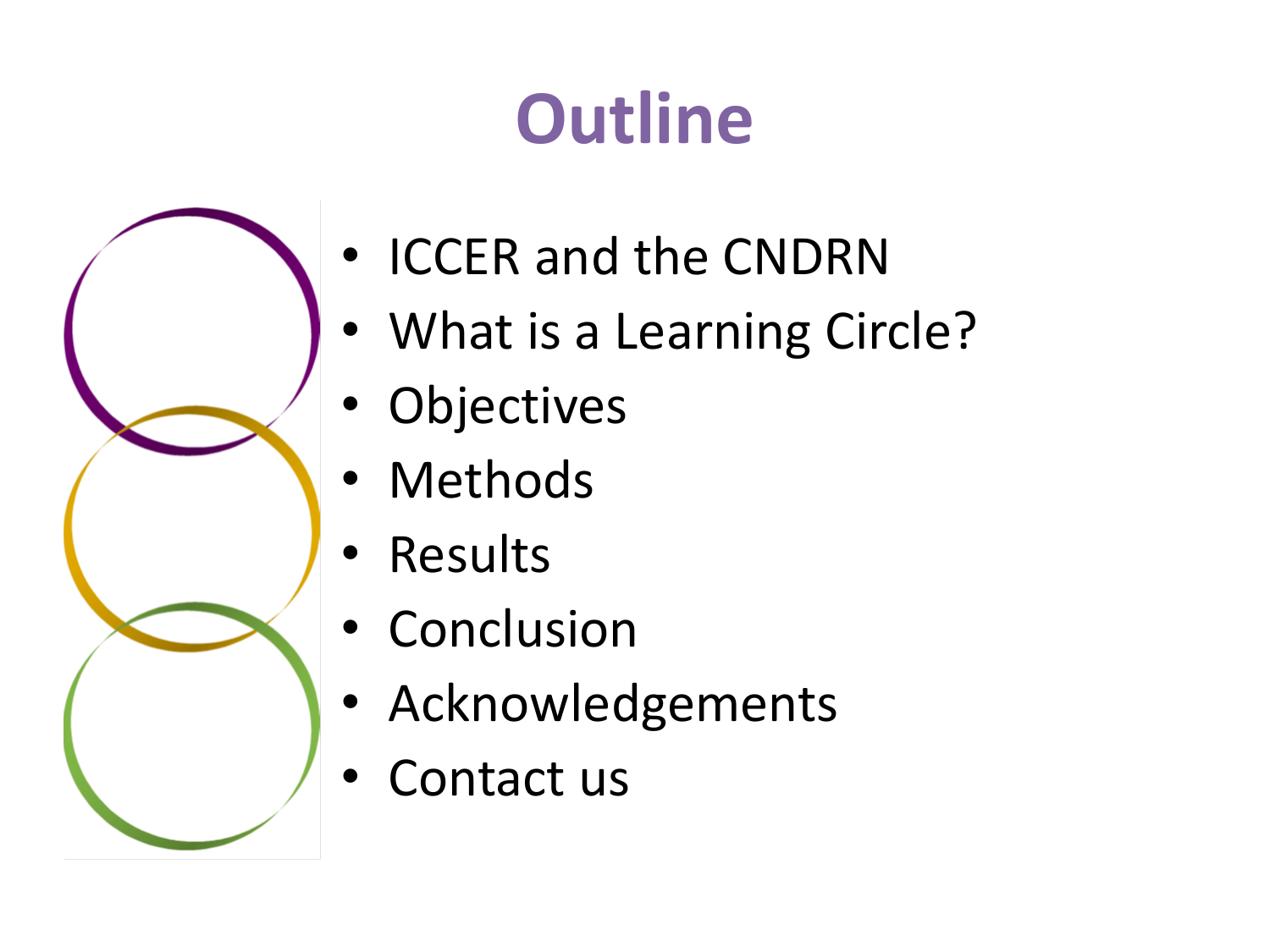### **Institute for Continuing Care Education & Research (ICCER)**

A collaborative network of postsecondary institutions and continuing care providers.

> To improve continuing care by encouraging research, translating knowledge into better practice, enhancing education, and informing policy.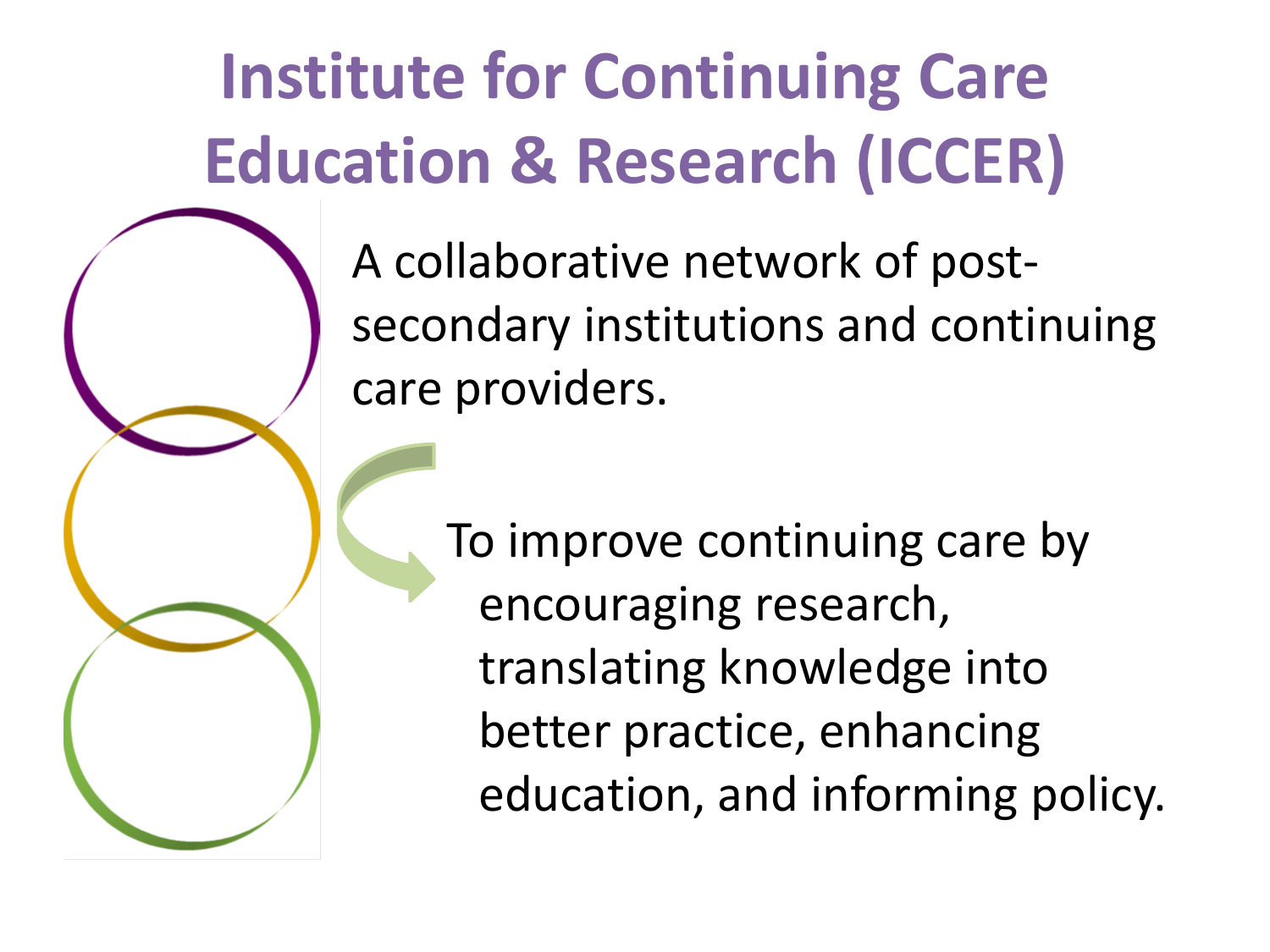### **CNDRN**

- CC sector is under- researched
- Academically driven
- Front- line staff are sources of data
- Knowledge translation potential is lost

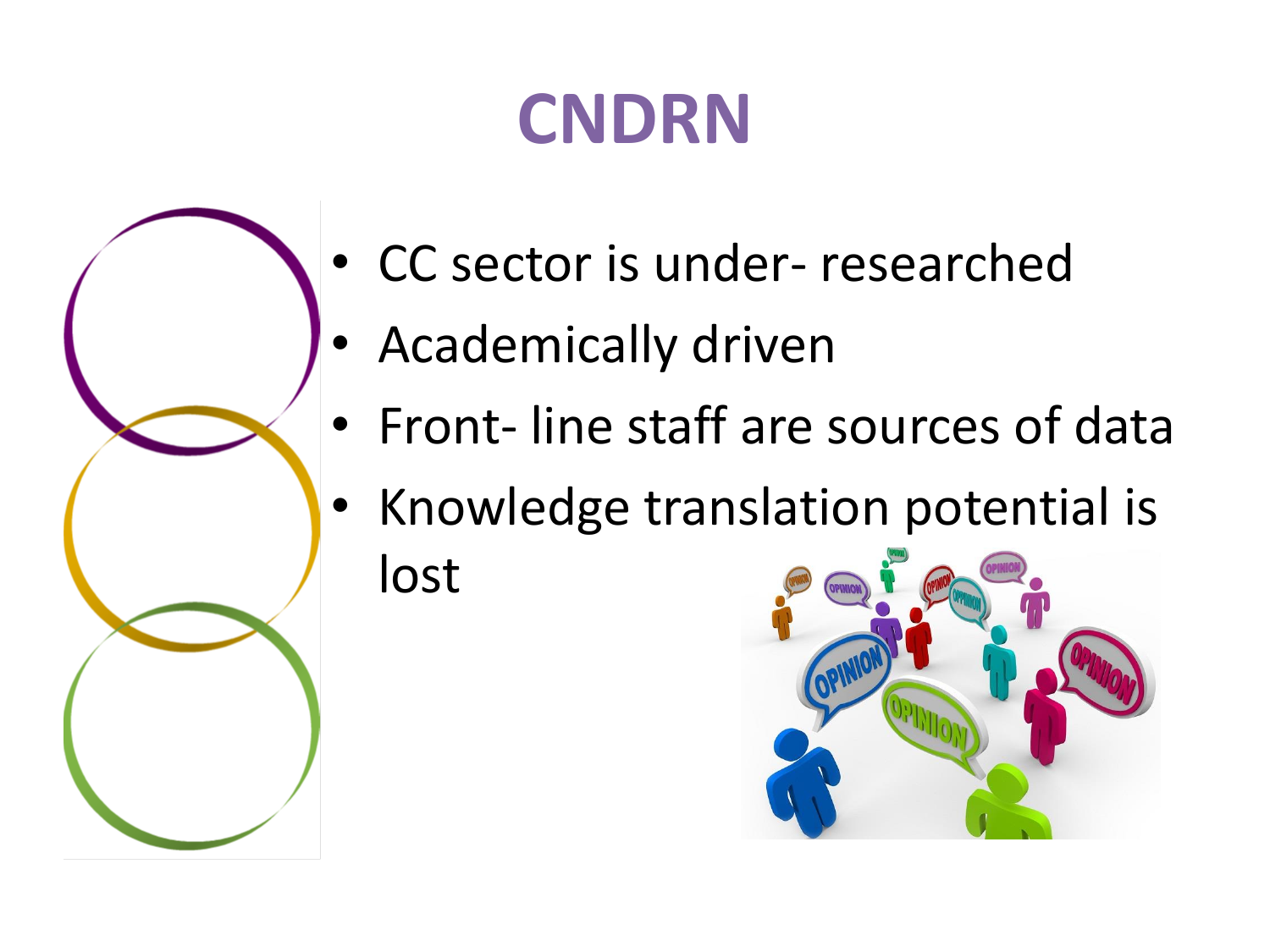### **What is a Learning Circle?**

a form of cooperative learning that brings together practitioners in structured workplace learning groups to identify and address practice priorities.

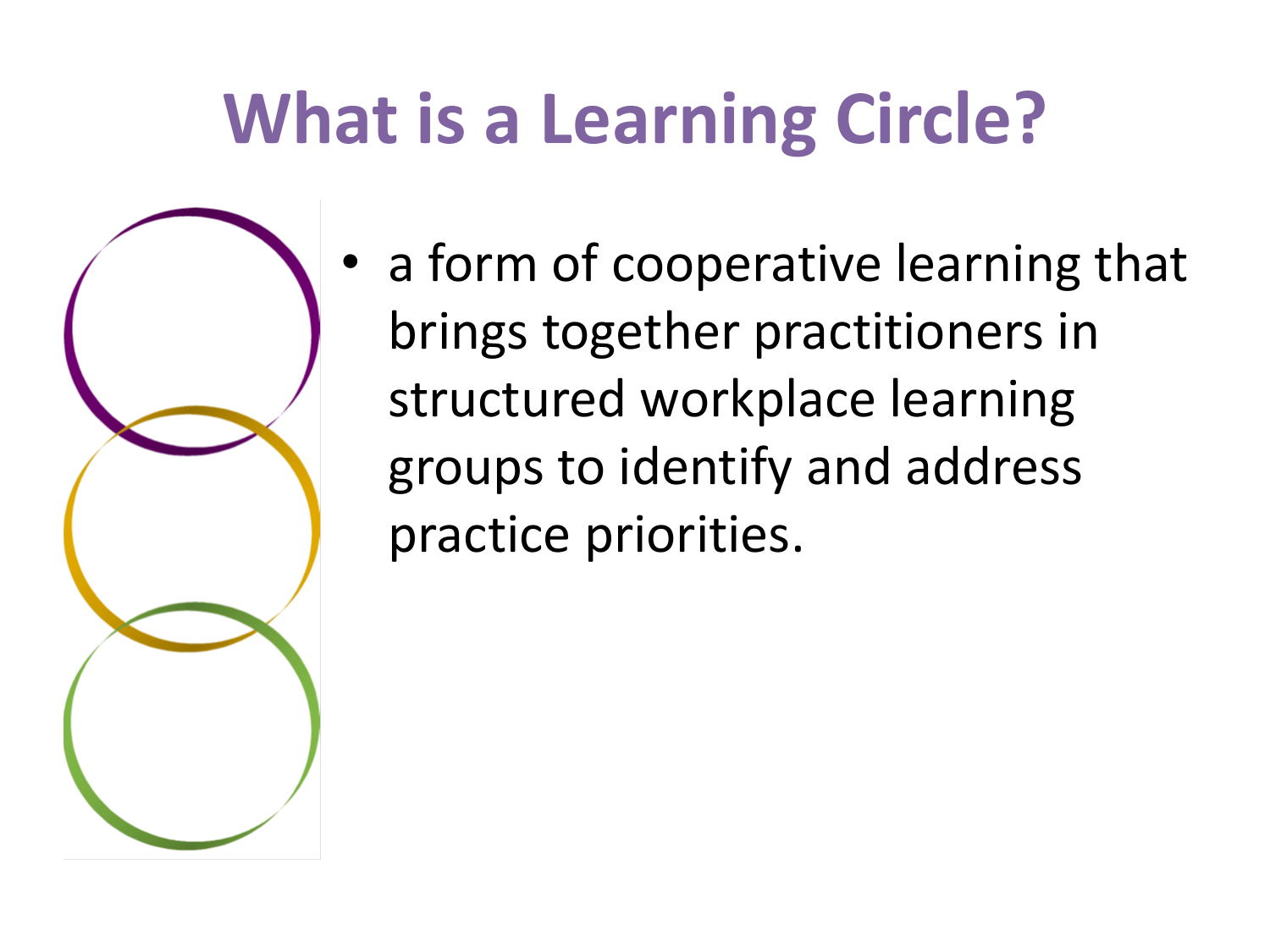# **Pilot Project**



- A pilot project to implement learning circles in LTC sites and to evaluate the implementation and learnings from the circles was funded
- Bethany Care Society implemented 3 learning circles in 2 facilities: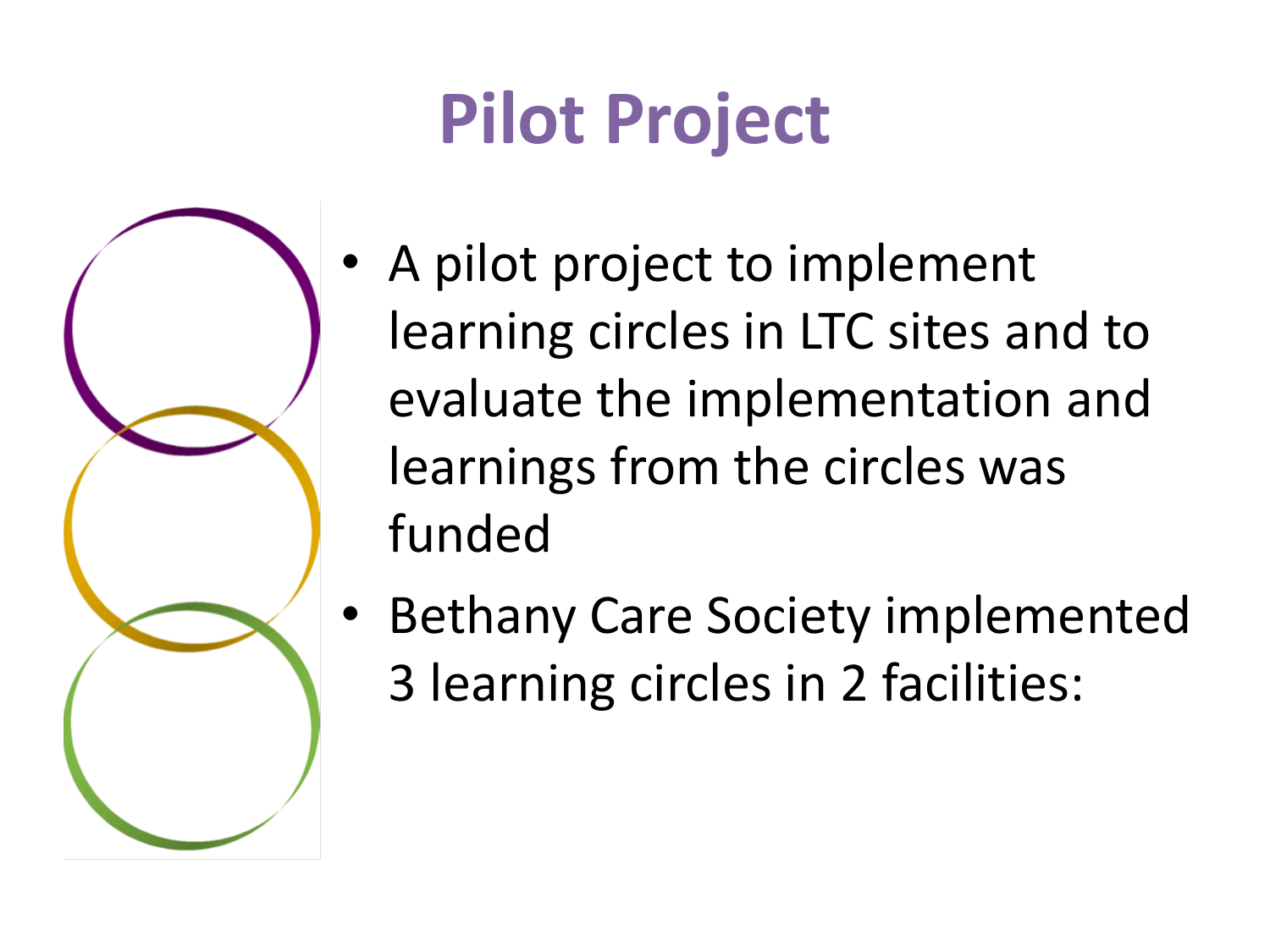## Learning Circles Pilot



- Interdisciplinary team for mentally dysfunctional elderly clients on one closed unit
- RNs with charge nurse responsibilities from different units in large urban site
- Health Care Aides (day & evening shifts) in small rural site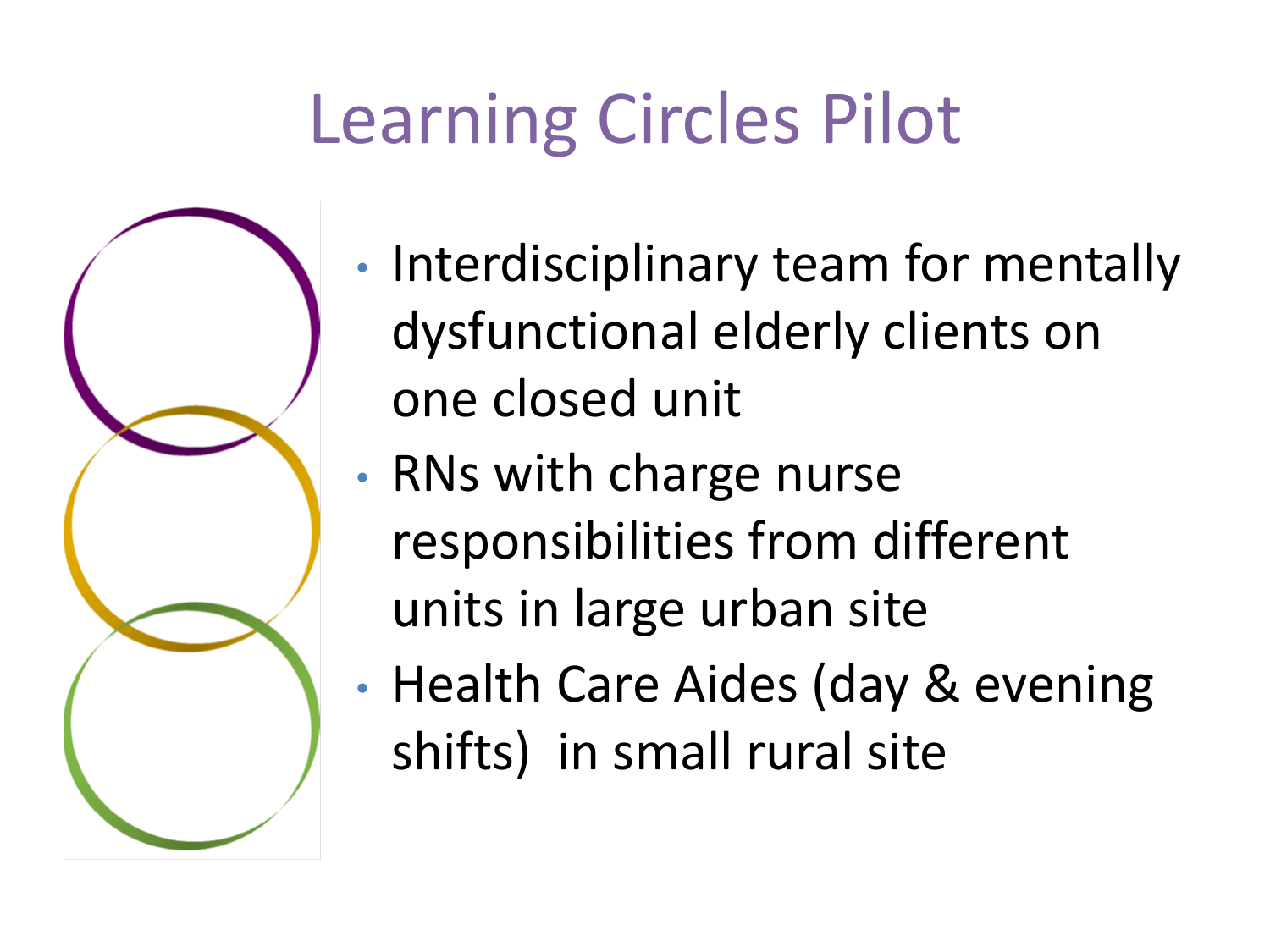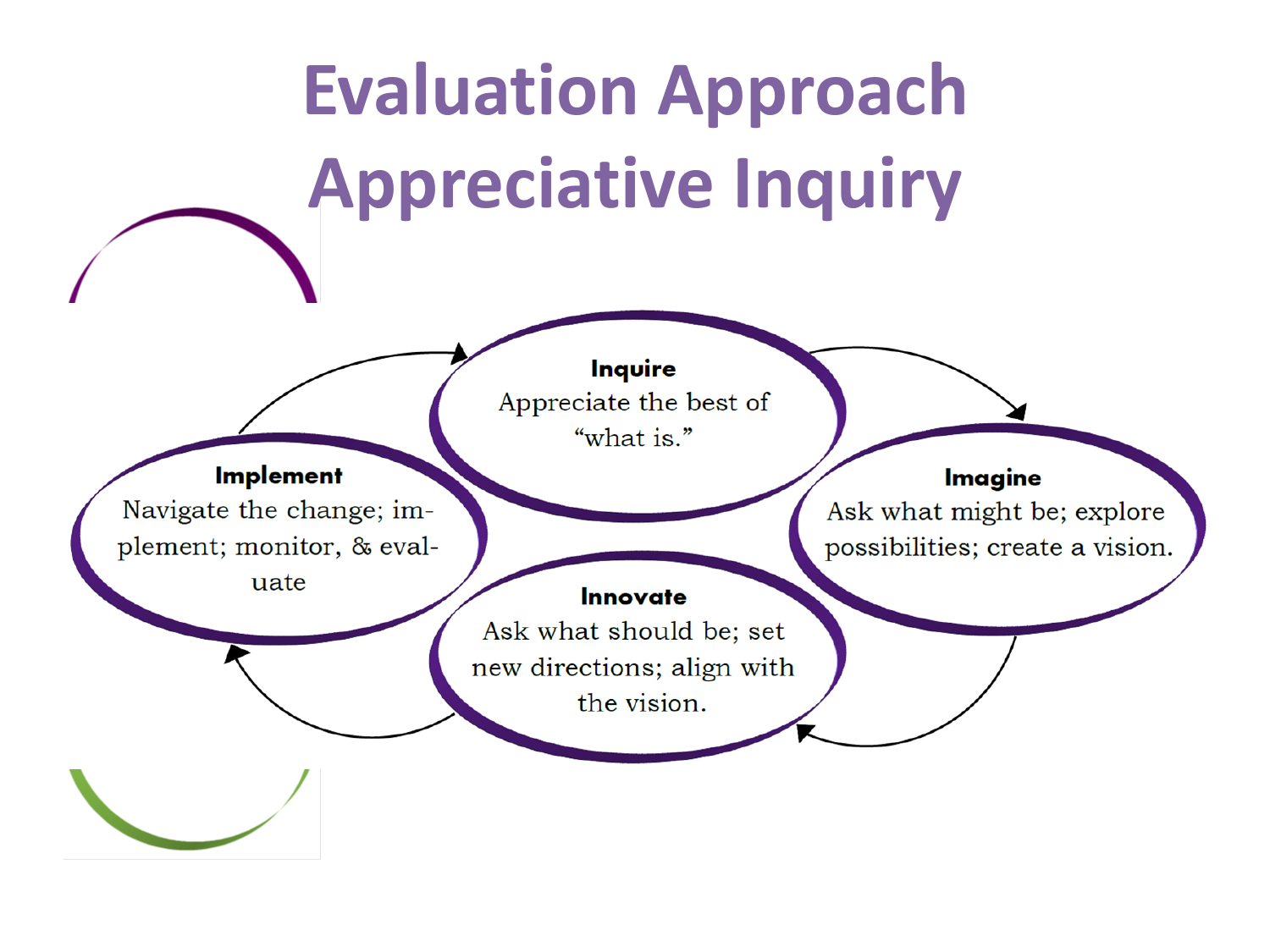# **Findings from the Pilot**



Evidence of **knowledge transfer to practice**. Observed changes:

- Information & ideas shared
- Feelings of isolation & "going it alone" reduced
- A variety of learning methods used
- Safe space for problem solving created
- New knowledge produced & owned by participants
- Supportive on-going peer group developed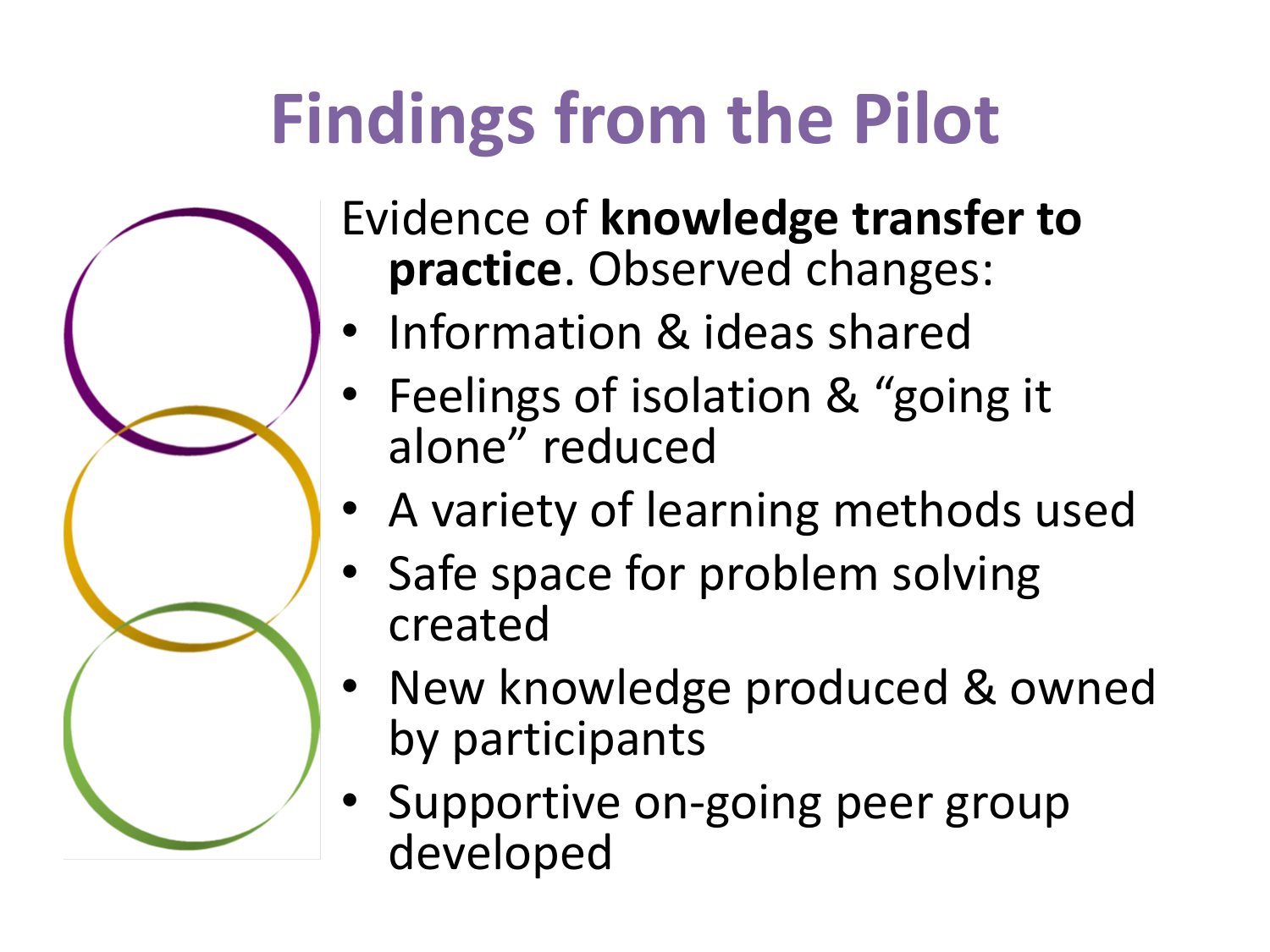### **Recommendations from the Pilot**

- 1. Expand learning circle approach
- 2. Conduct larger trials to confirm study findings
- 3. Determine if practice change has an impact on resident care
- 4. Congratulate participants & celebrate accomplishments of this project.
- 5. Use participants as a resource in future development of learning circles
- 6. Disseminate study findings to stakeholders & the fields of continuing care & program evaluation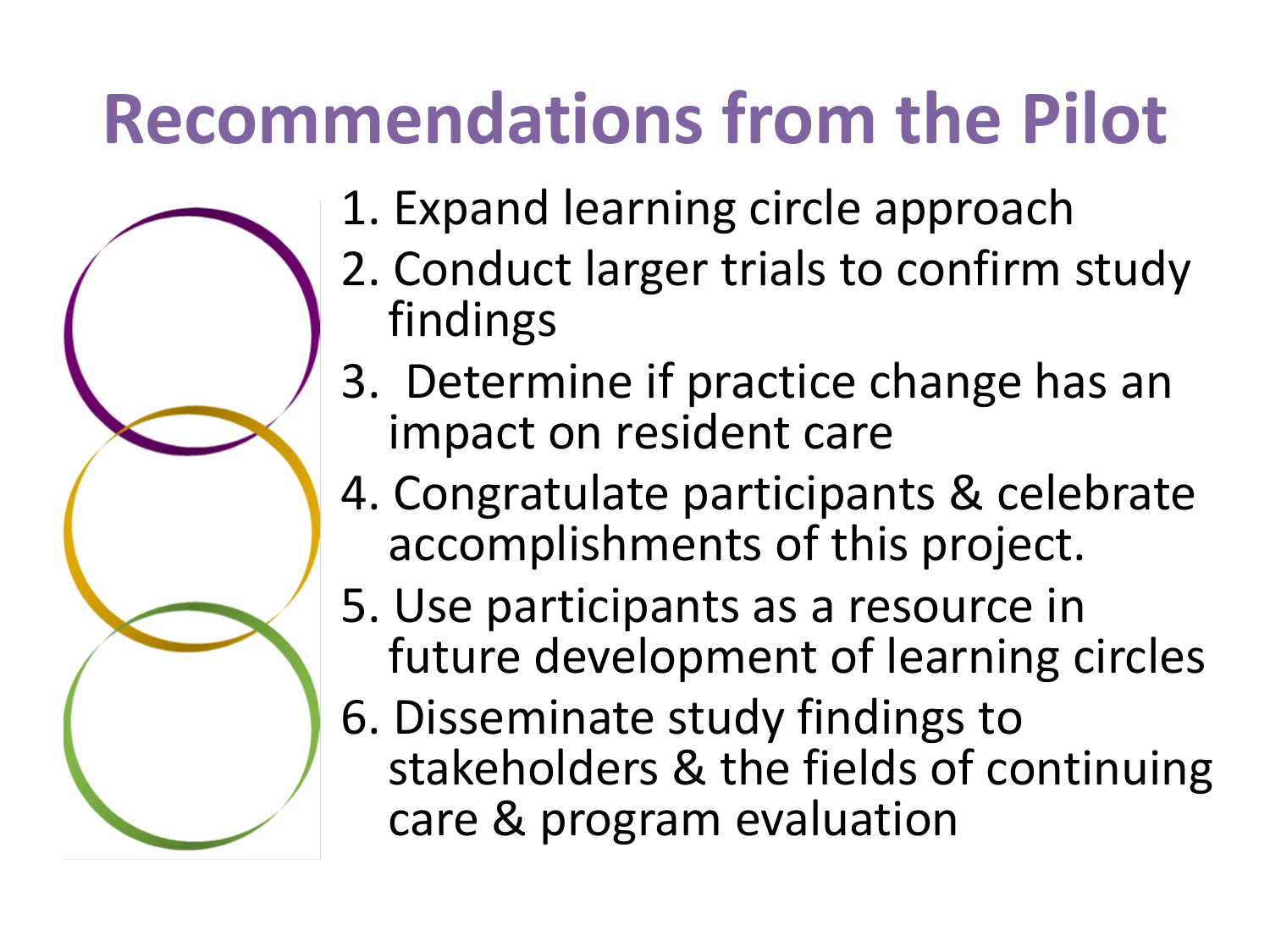### **Conclusions**



Based on the results of the pilots, the researchers plan to continue exploring collaborative learning models by implementing and evaluating the process in additional sites. A toolkit will be developed to support implementation, evaluation and sustainability of the model.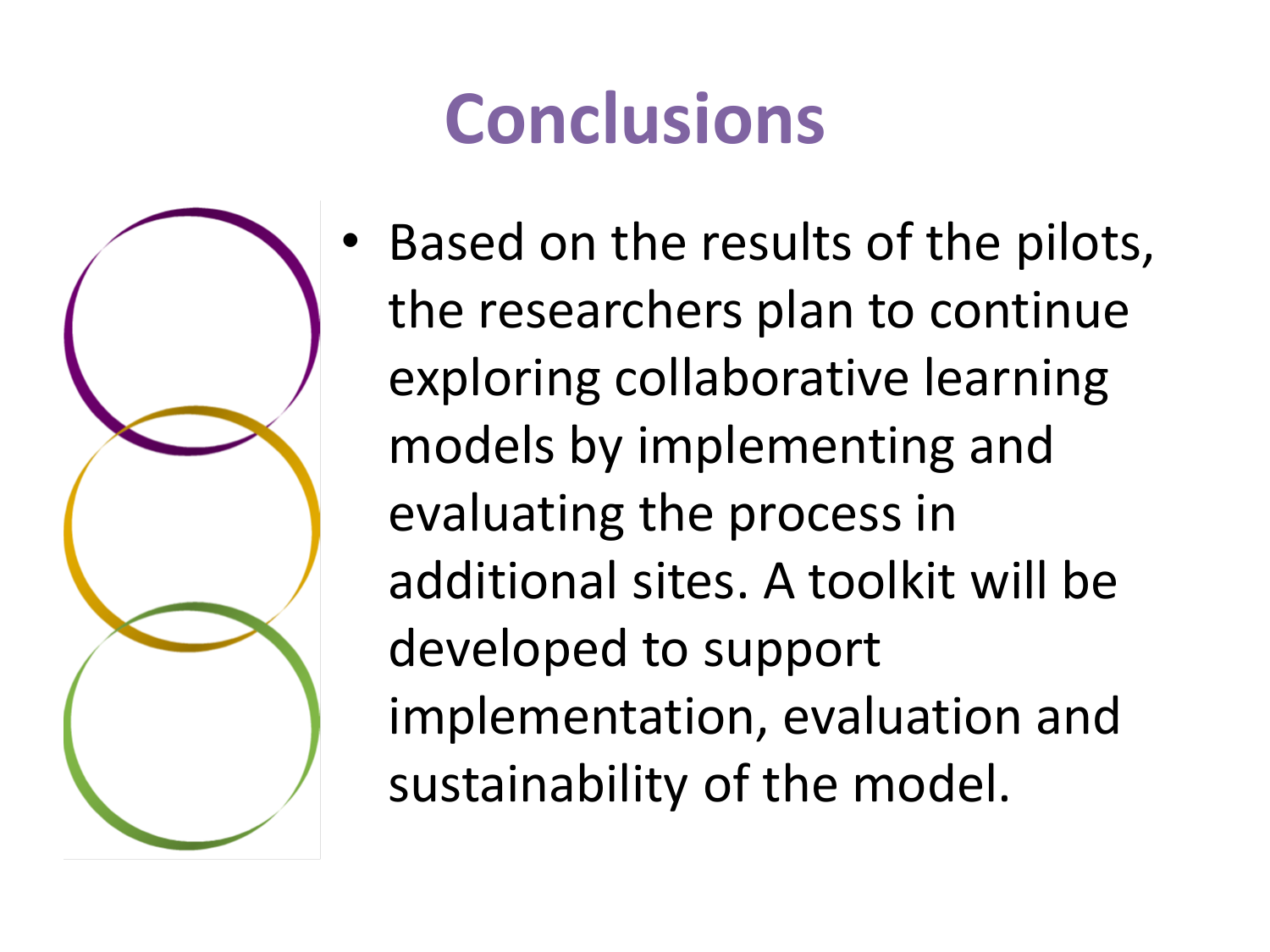

# **What's next?**

- Funding received for an expansion of the project.
- 3 existing Learning Circles will be sustained and 9 new Learning Circles will be developed and evaluated across 7 organizations with the following deliverables anticipated: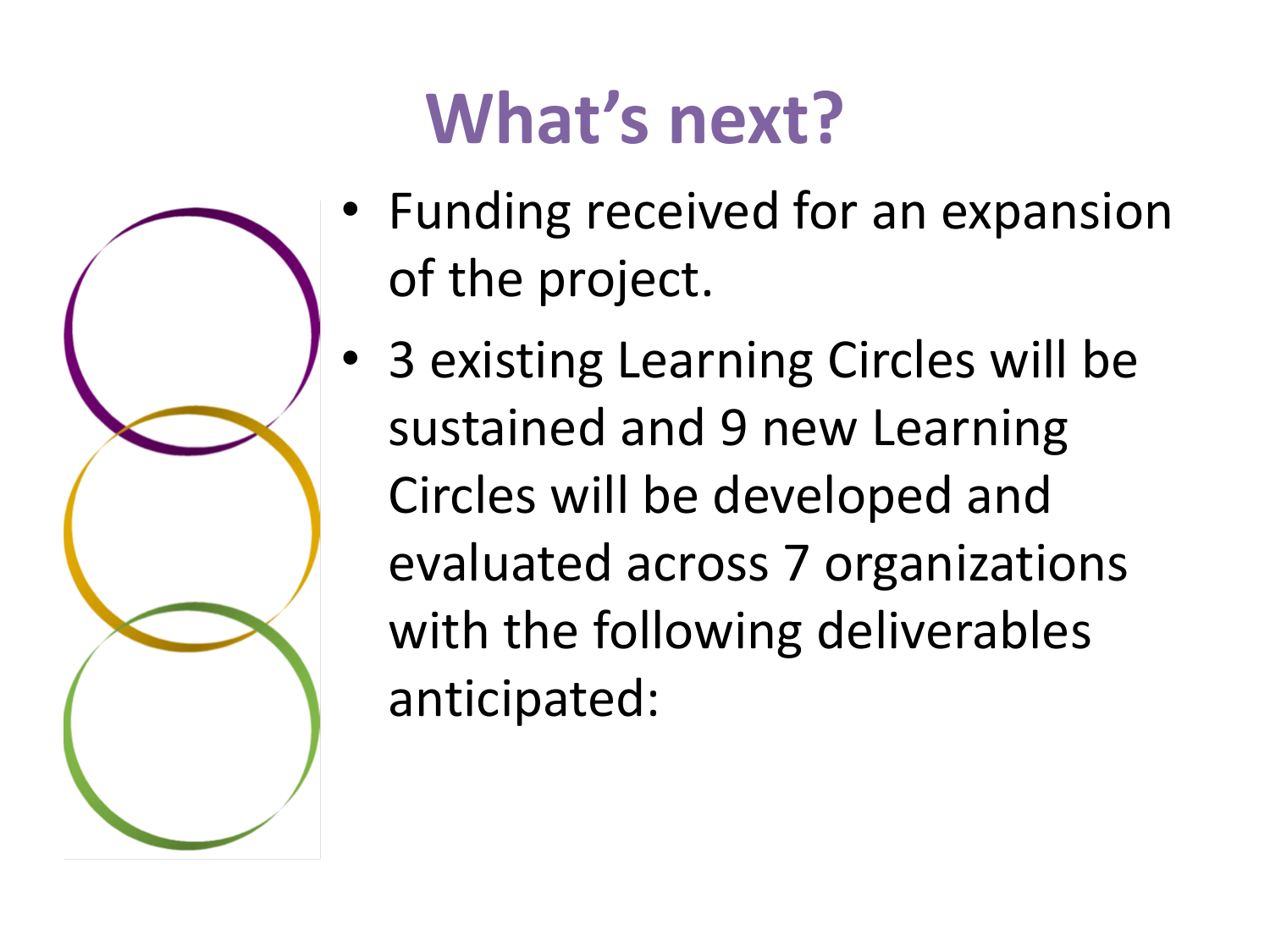1. LC toolkit for facilitators, site administration, management, and frontline staff;

2. Evaluation approach that explores the inclusion of CC sites, as central to the evaluation process and outcomes;

3. Learning Circles Forum, for CC providers to share experiences and best practices about new and emerging LCs;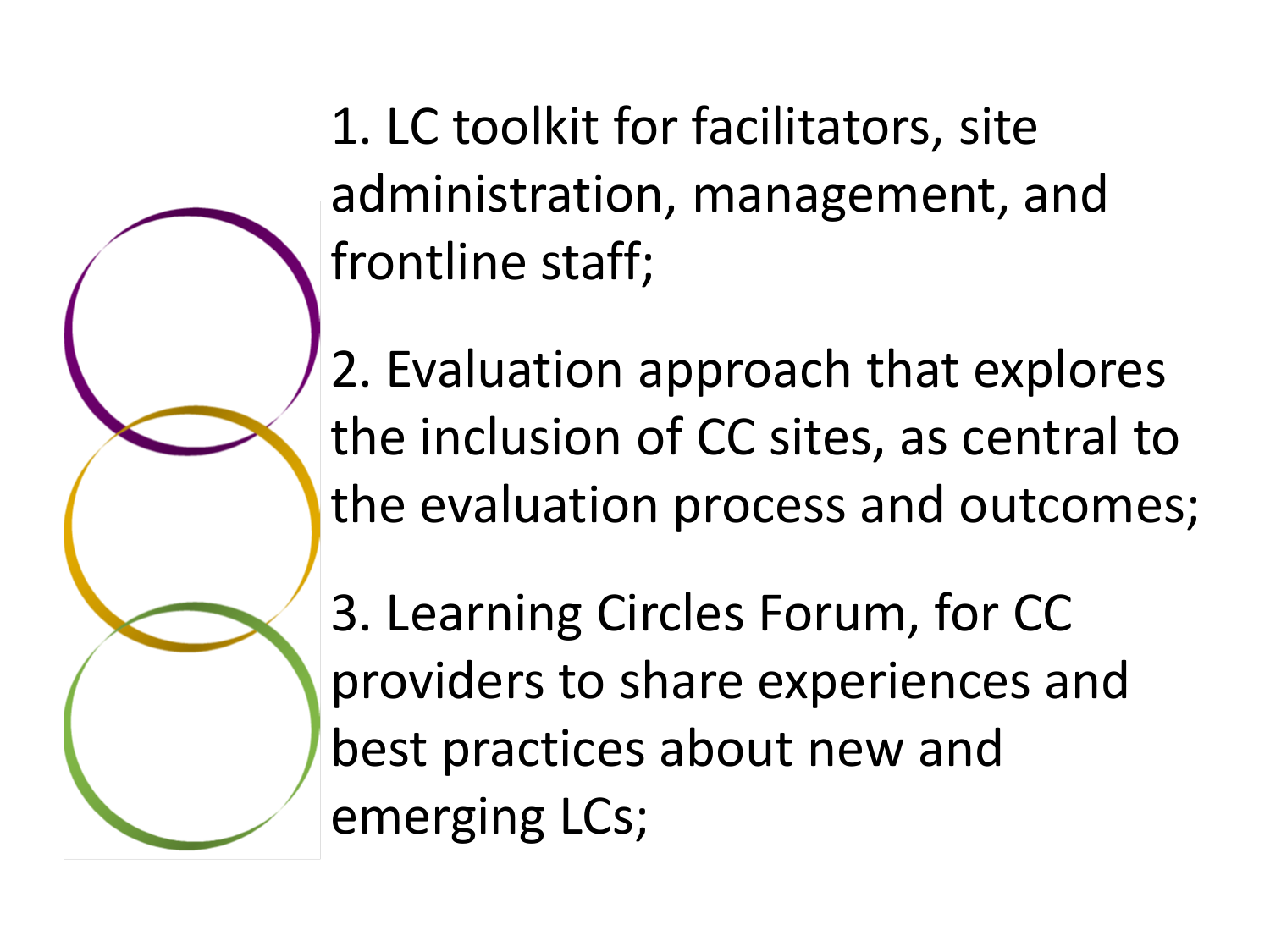4. Strengthened processes and practices within an existing collaborative network (i.e., ICCER) to share best practices and provide continual support for LCs beyond the project timeframe;

5. Integrated knowledge mobilization approach with post-secondary institutions, resulting in the pilot of a simulation-based seminar for students.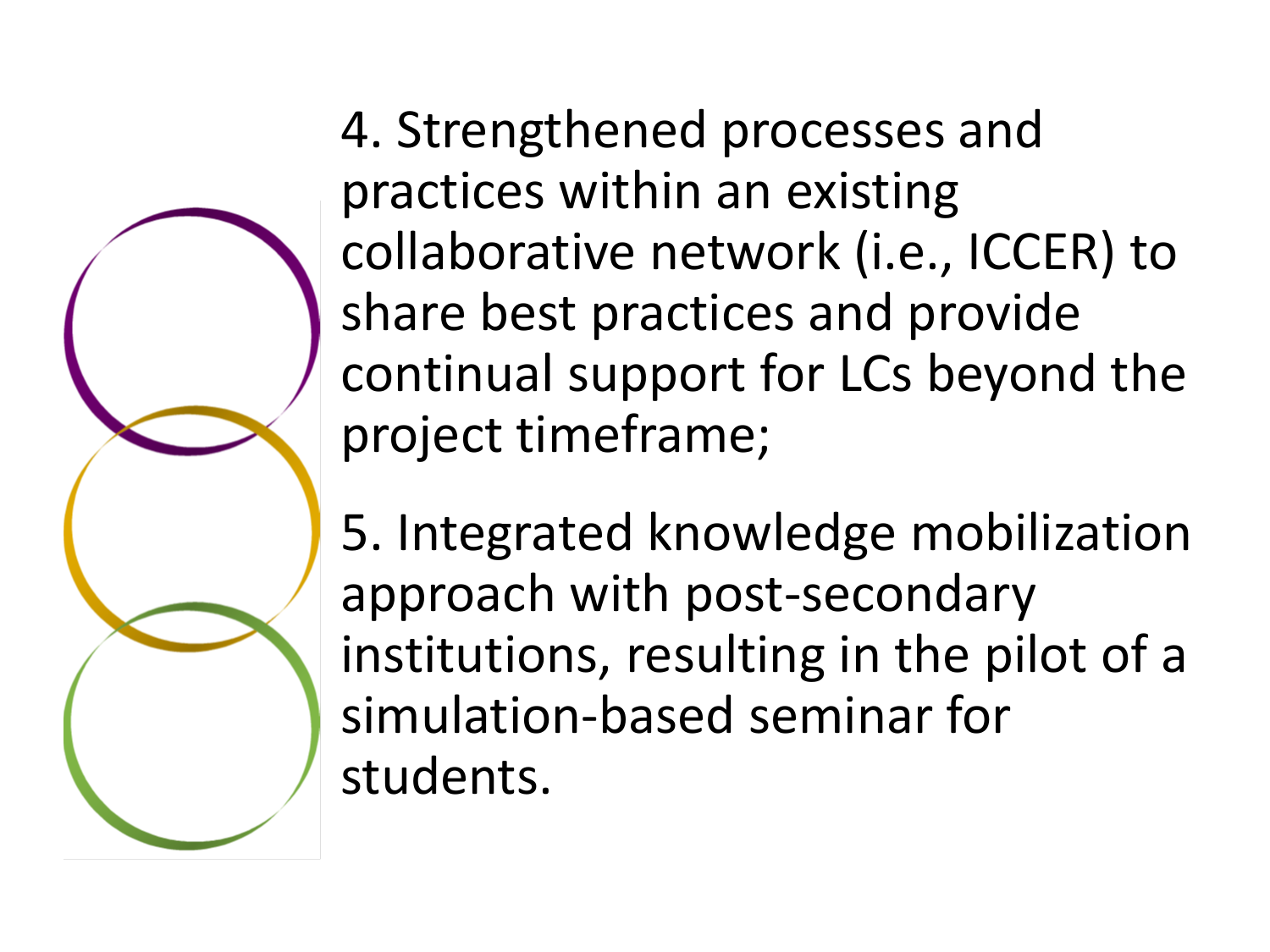### **Acknowledgements**



 We would like to acknowledge the financial contributions to the Community Needs Driven Research Network and to the Learning Circle project.



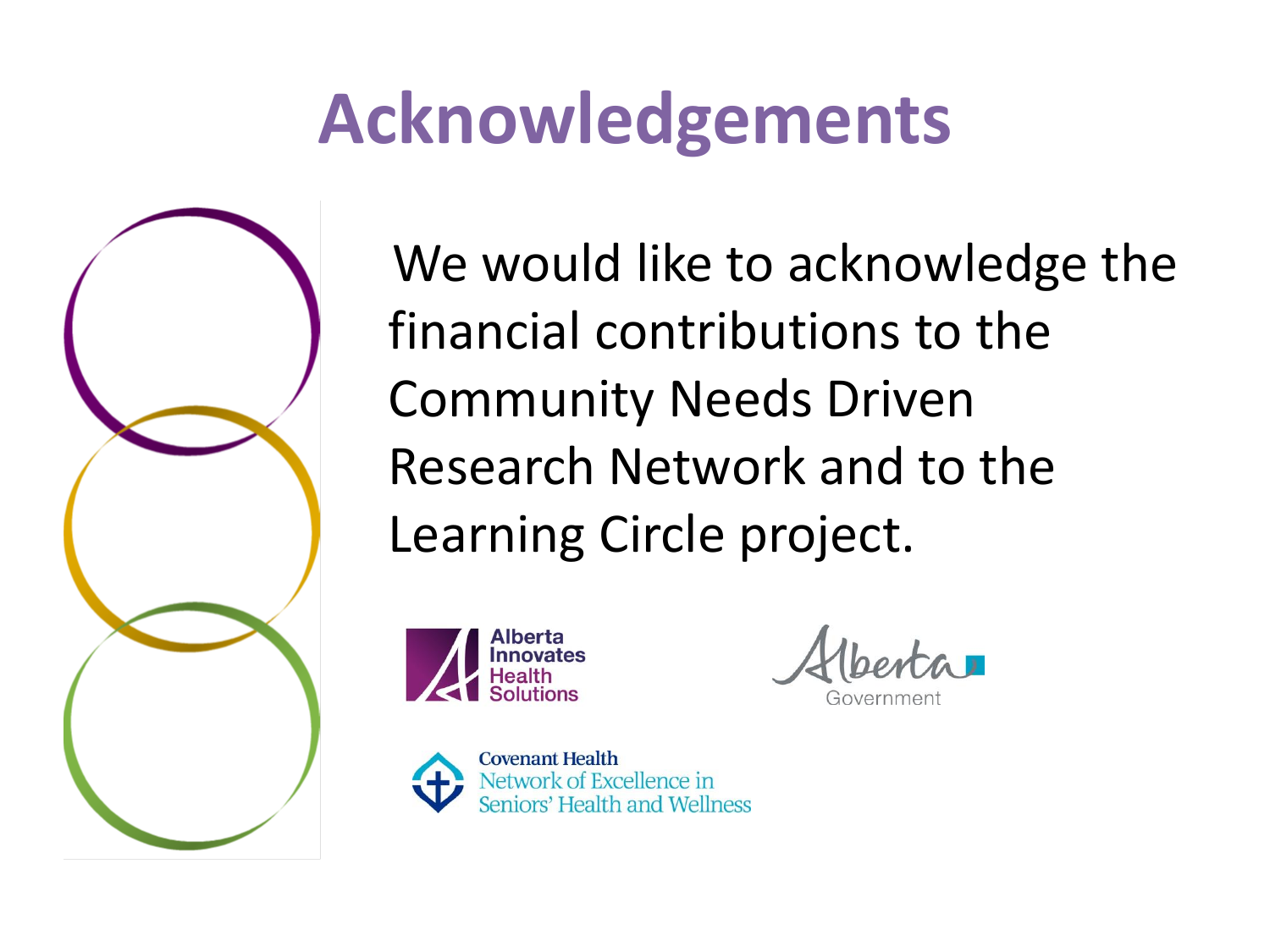# **Contact us**



- **www.iccer.ca**
- **twitter (@ICCER\_AB)**
- **facebook (http://tinyurl.com/oq7cz36),**
- **LinkedIn**

**(http://tinyurl.com/p9eabah—Group) or (http://tinyurl.com/oo6kjmd— Company page)**